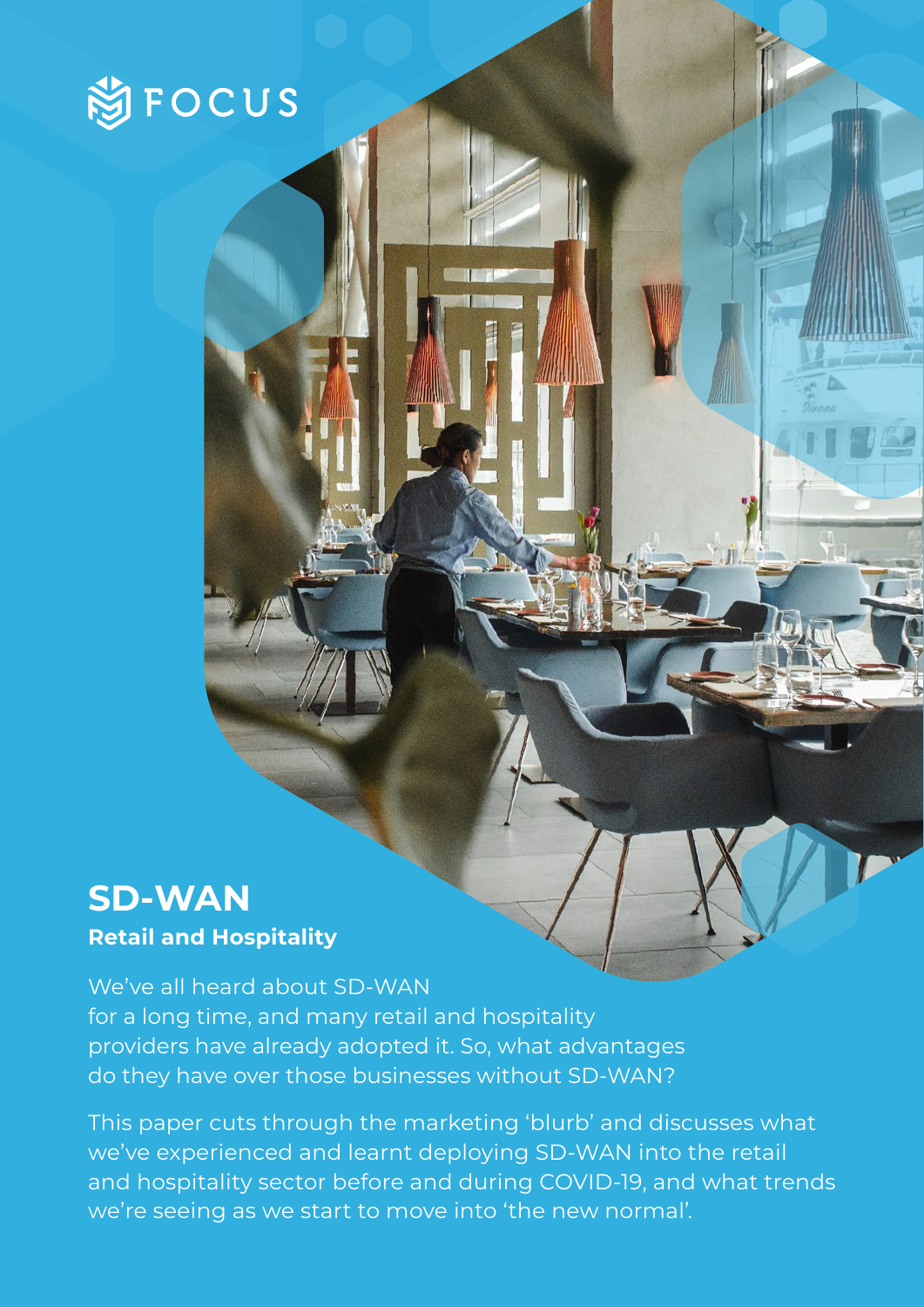**Let's look at some of things retailers are saying and how those with SD-WAN will be better geared for survival.** 

**1** Bricks and mortar **19 3**<br>**1 3 3** locations are likely to become more fluid. As landlords struggle, rents fluctuate and consumers demand more local services, retailers may turn to new strategies, like pop ups, temporary events, showcases and all manner of other flexible locations inside and outside buildings that are not their own. These will not lend themselves to long term, fixed connectivity and will have to be delivered in very short time frames (potentially days).

The drive to survive The drive to survive<br>
and perhaps even thrive) era will be greater than ever, so circuit and site outages will be tolerated less than ever, downtime will be intolerable as customers are harder to come by and retaining customers, processing their purchases and incentivising incremental spend become ever more critical.

There will be new ways of working for staff. Adapting to the new processes will likely include infrastructure changes. For instance, PoS systems evolving and becoming cashless, contactless and cashierless, and app driven behaviours perhaps becoming the norm, as customers seek out experiences that they love, whilst maintaining their sense of acceptable distancing.

Businesses that haven't  $\blacksquare$  adapted to the digital era have already failed, delivering new in store experience is as important as it's ever been. Without good reason to visit physical locations, customers are likely not to now more than ever. Our customers are delivering augmented reality mirrors, tablet based product selectors, 3D printing and even virtual reality experiences to entice new customers into their locations. These all need fast, secure reliable connectivity, as poor experience actually drives custom away.

A post COVID era will lead to the proliferation of things on the network. Retail IT teams will undoubtedly be asked to deliver services over the WAN that directly relate to the mitigation of COVD risk. For instance, devices that monitor customer and staff proximity, their temperatures, their PPE etc. These devices will connect to the network and will need to be near real time in their communication / alerting. **5**

Customer services may be moved to a central location, with less in-store staff and more remote staff, good quality audio and video interaction will become paramount. Remote concierges and experts, accessible via video will enrich the in store experience while minimising human to human physical contact. **6**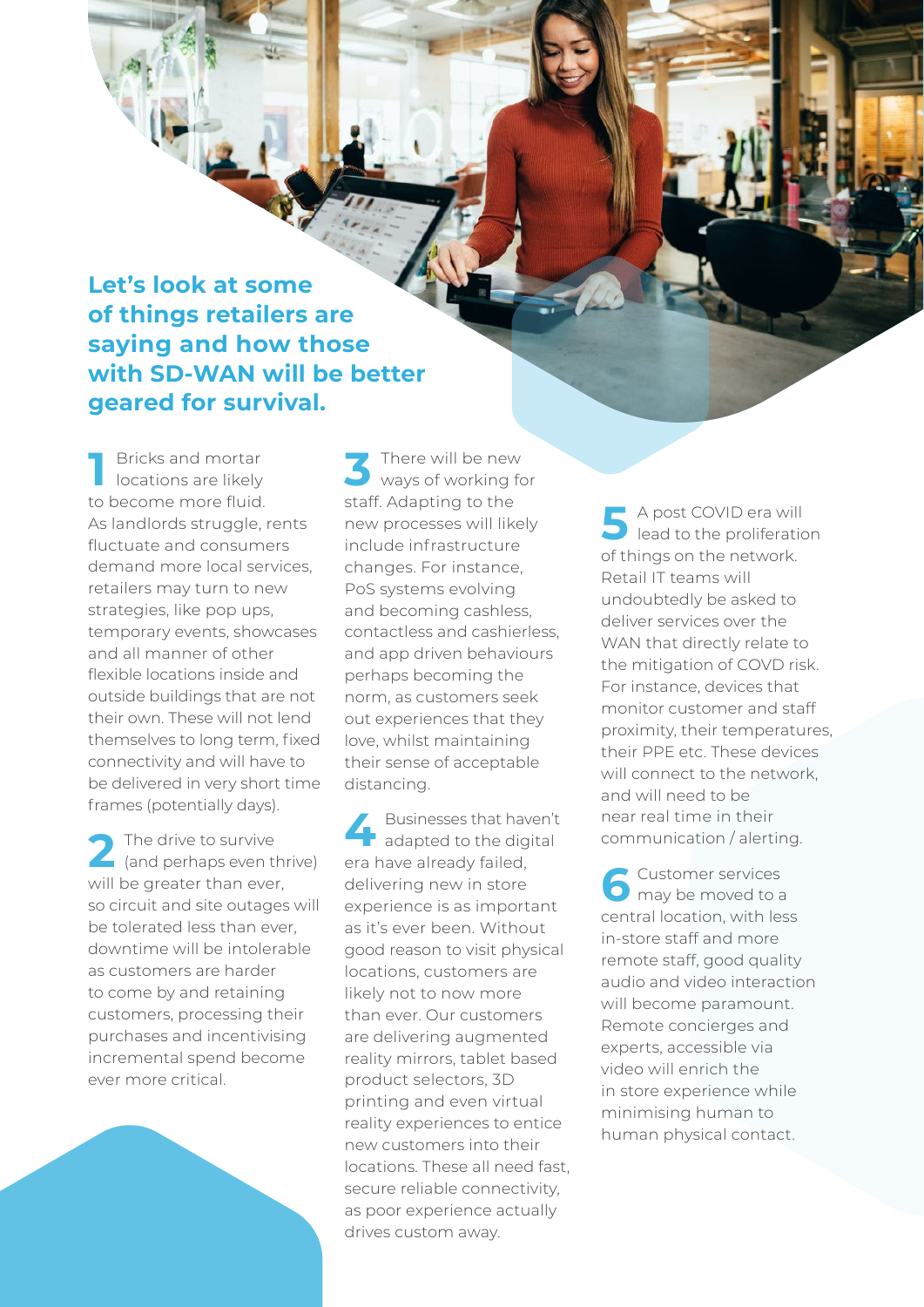Back office staff are likely to be adopting more SaaS tools, and working from more flexible locations, home, co-works, temporary locations and regular offices. They need to be enabled to work from wherever they need to, accessing applications that reside in both their private and public clouds. The DC based data silo is long gone, with data and apps all over the world. **7**

The communications equipment in store staff use, physical phones / slack / video calling / email / messaging etc are evolving quickly, and in all likelihood moving to SaaS cloud-based services. These tools are becoming business critical and they don't sit in the Data Centre. Accessing them through central Internet breakout circuits is latent, low bandwidth and a single point of failure. **8**

The hours that physical locations are open may become more fluid. As staff and customers are encouraged to avoid peaks of contact, they may require longer working and opening hours. The network will have to deliver more, over a longer period of time, with greater availability. **9**

Most importantly of ALL, retailers will need to deliver more, and reduce current spend at the same time. **10**



**SD-WAN was born in the cloud-era, and businesses that have deployed it are already better equipped to deal with these new challenges. Retail and hospitality faces more challenges than most, and SD-WAN tools are immensely well suited to the unique set of challenges. The vast array of tools these companies can immediately bring to bear include:**

1 Application performance,<br>
device and user visibility device and user visibility through portal based administration means resolving user issues goes from days to minutes. Port numbers, protocols and IP addresses are no longer useful tools in troubleshooting user issues.

SD-WAN circuits can **2** SD-WAN circuits can<br>be sized right, from the most suitable / cost effective supplier. This allows us to help our customers save money, SD-WAN solutions with refreshed circuits are almost always lower in cost than your incumbent MPLS. Put simply, monthly SD-WAN bills are lower than MPLS bills, instant win.

Changing your PoS and payment systems has implications for PCI. SD-WAN appliances are also firewalls, with an in store firewall at every location you are now much freer to make speedy decisions on platforms safe in the knowledge that your cardholder data is sitting behind a next gen firewall with intrusion prevention, anti-malware protection and URL filtering enabled.

Most retail and hospitality<br>**1** networks comprise networks comprise a myriad of vendors, with managed and unmanaged devices in the mix, making change and troubleshooting a nightmare. SD-WAN solutions include as much of the network as you desire, the WAN, the LAN and the WLAN, whatever. A single pane of glass can manage it all.